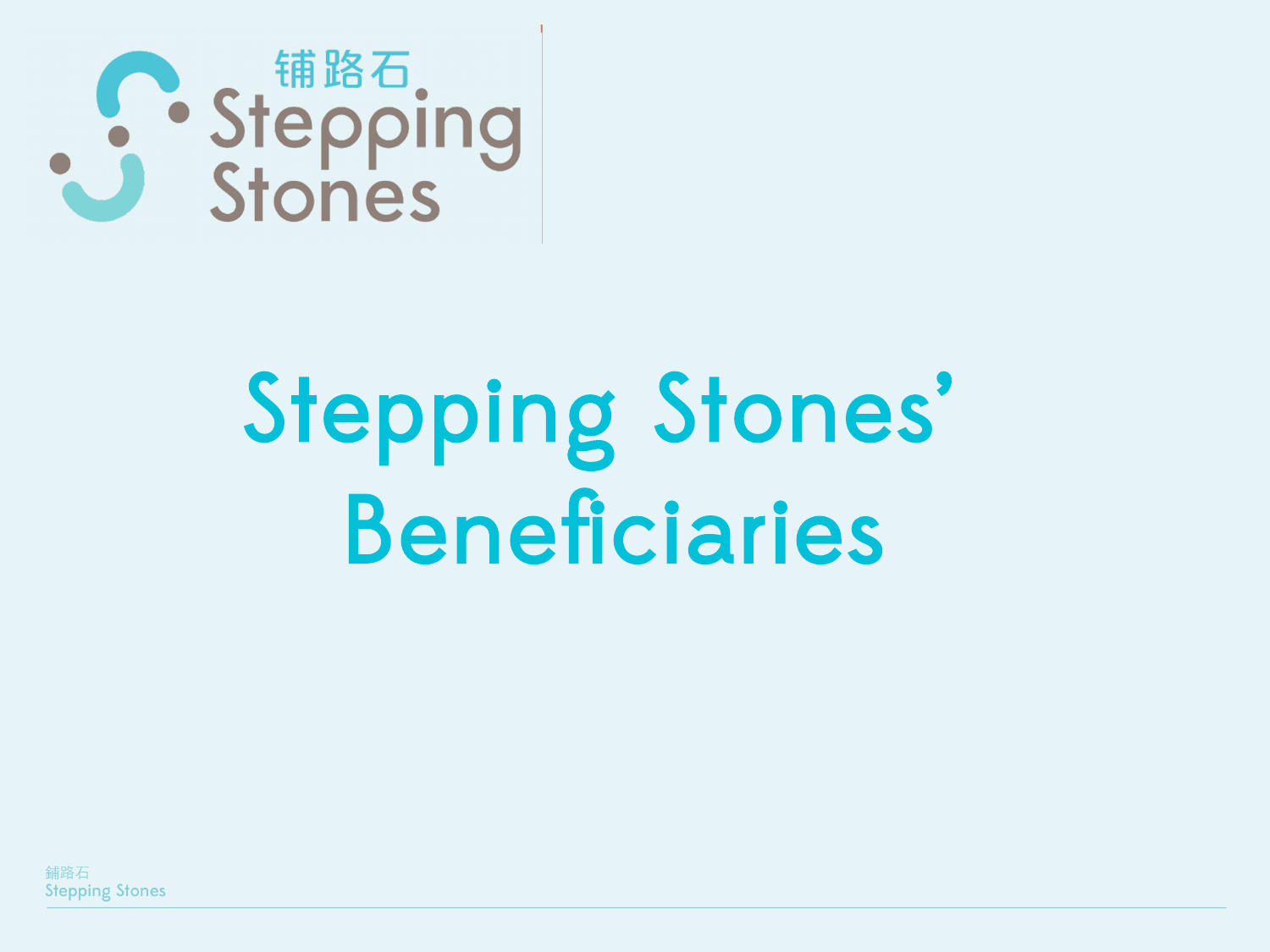### Scope of the Problem



- A child born into a low-income, rural or migrant family has less chance of accessing a better standard primary and middle school and to eventually access higher education than a child born into a wealthy or urban family.
- For example, fewer than 40% of rural and migrant students enroll in high school or vocational school compared with 90% of urban students

鋪路石

**Stepping Stones** 



铺路石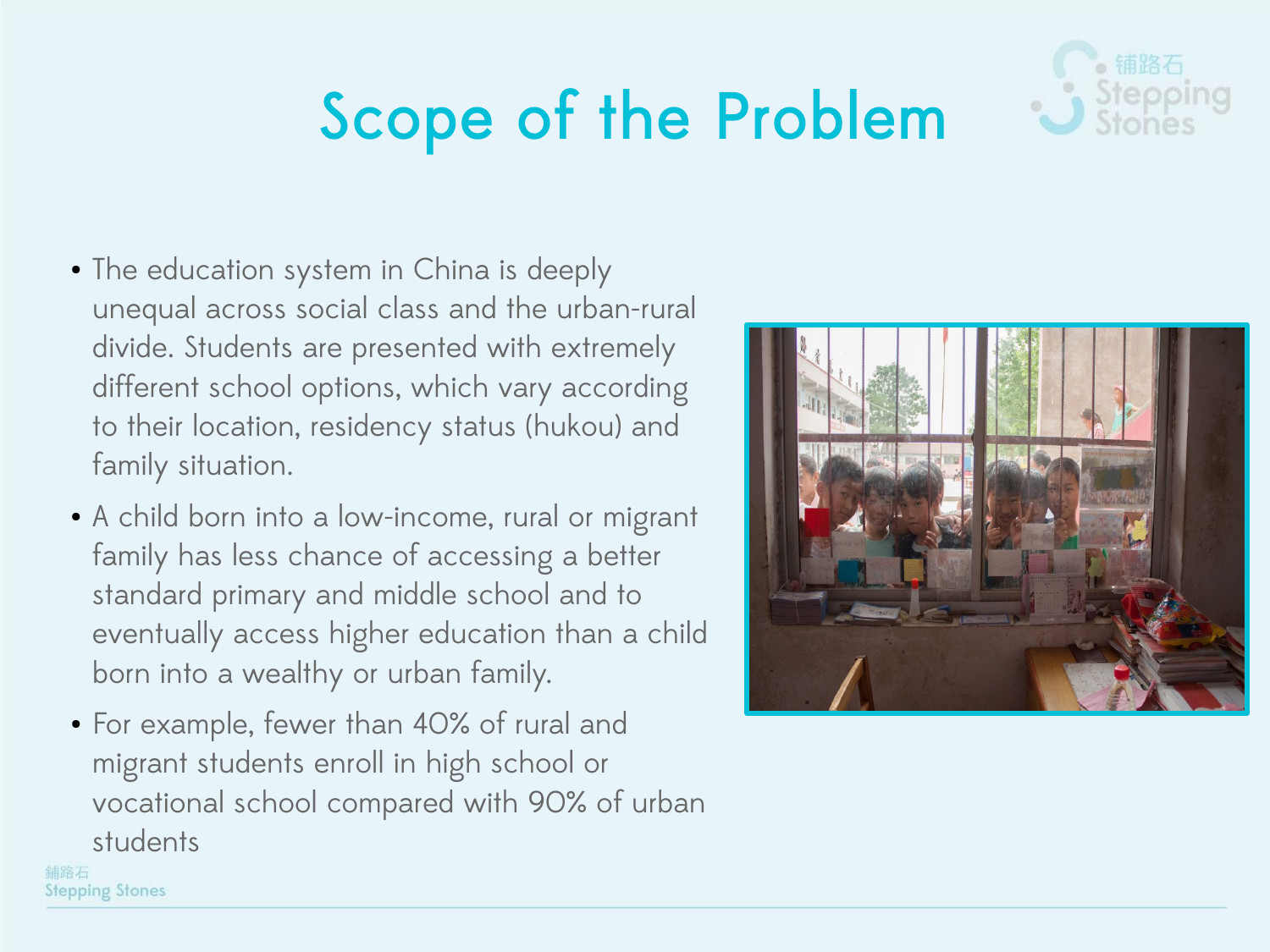### Stepping Stones' Beneficiaries Stepping

The majority of Stepping Stones' beneficiaries are children under 18 years old who are disadvantaged in terms of access to quality education and resources\*. They are suffering at least one of the following disadvantages:

- 1. Children facing educational and institutional barriers in cities for reasons of household registration, and therefore enrolled in a school for migrant children - with lower educational standards than local public schools (i.e., higher class sizes, less qualified and experienced teachers and fewer resources) - or enrolled into an extra-curricular program for migrant children run by partner NGOs.
- 2. Children in a low-income household, and therefore unable to access the extra-curricular educational resources that are accessible to the majority of children in middle and highincome families.
- 3. Children attending a school in a third tier city or below (including rural counties / villages) with lower educational standards than in the cities (especially English education).
- 4. Children who have been "left behind" by parents who have migrated away to work in other parts of China, and who live with other relatives in a third tier city or below (including rural counties / villages) or in boarding school, often seeing their parents only once a year.
- 5. Children with disabilities, e.g. autism.

\* Stepping Stones also provides educational services to adult beneficiaries, such as 鋪路石 **Stepping Stones** English teachers from rural and migrant schools.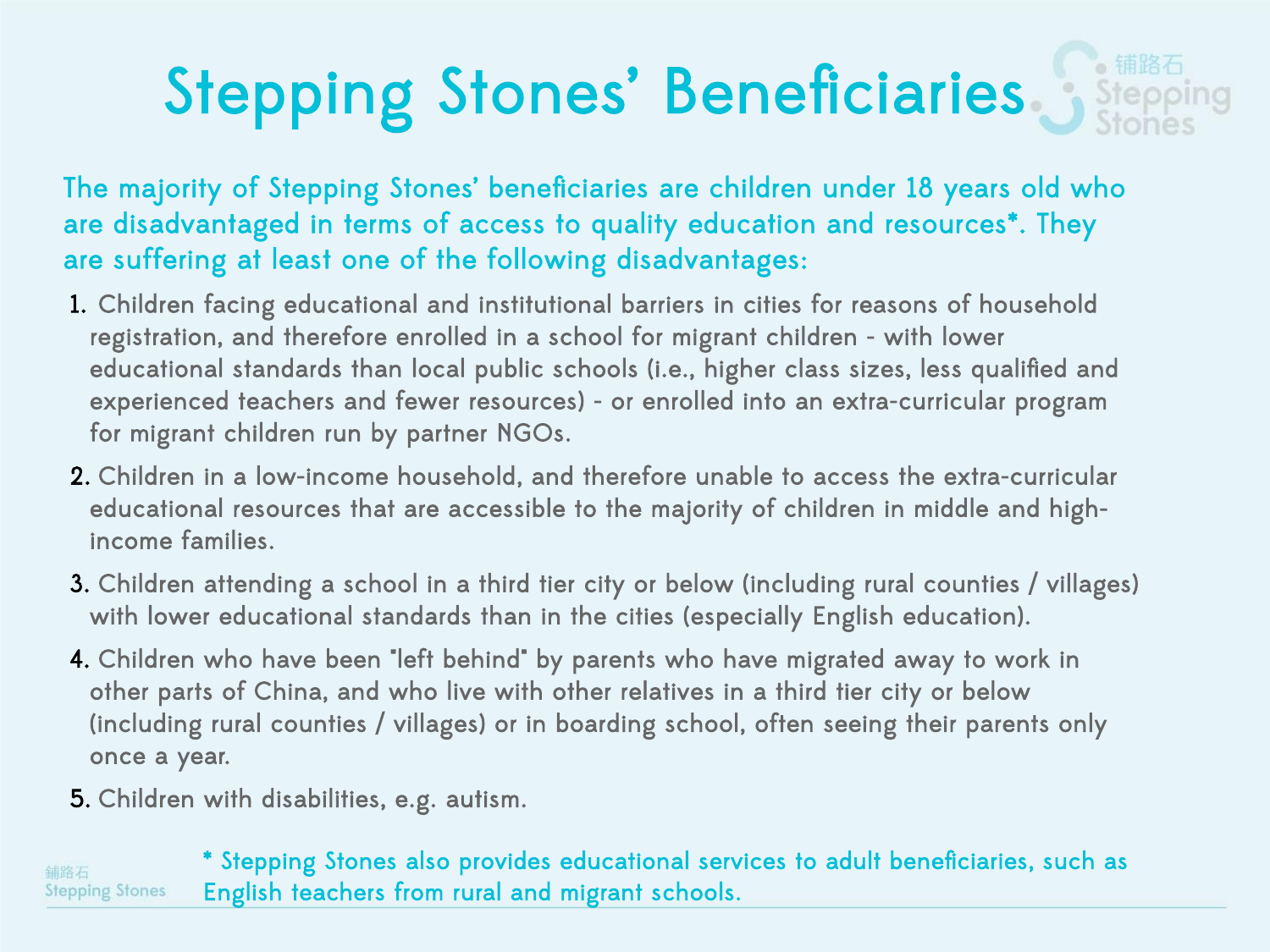### Education & Migration in China

• While Stepping Stones serves a wide range of disadvantaged children from different locations and backgrounds (e.g., rural and urban children from low-income families, children from third tier cities or below and children with disabilities), the majority of them are children whose education has been negatively impacted by rural-urban migration in China. They are either (1) migrant children or (2) left-behind children.

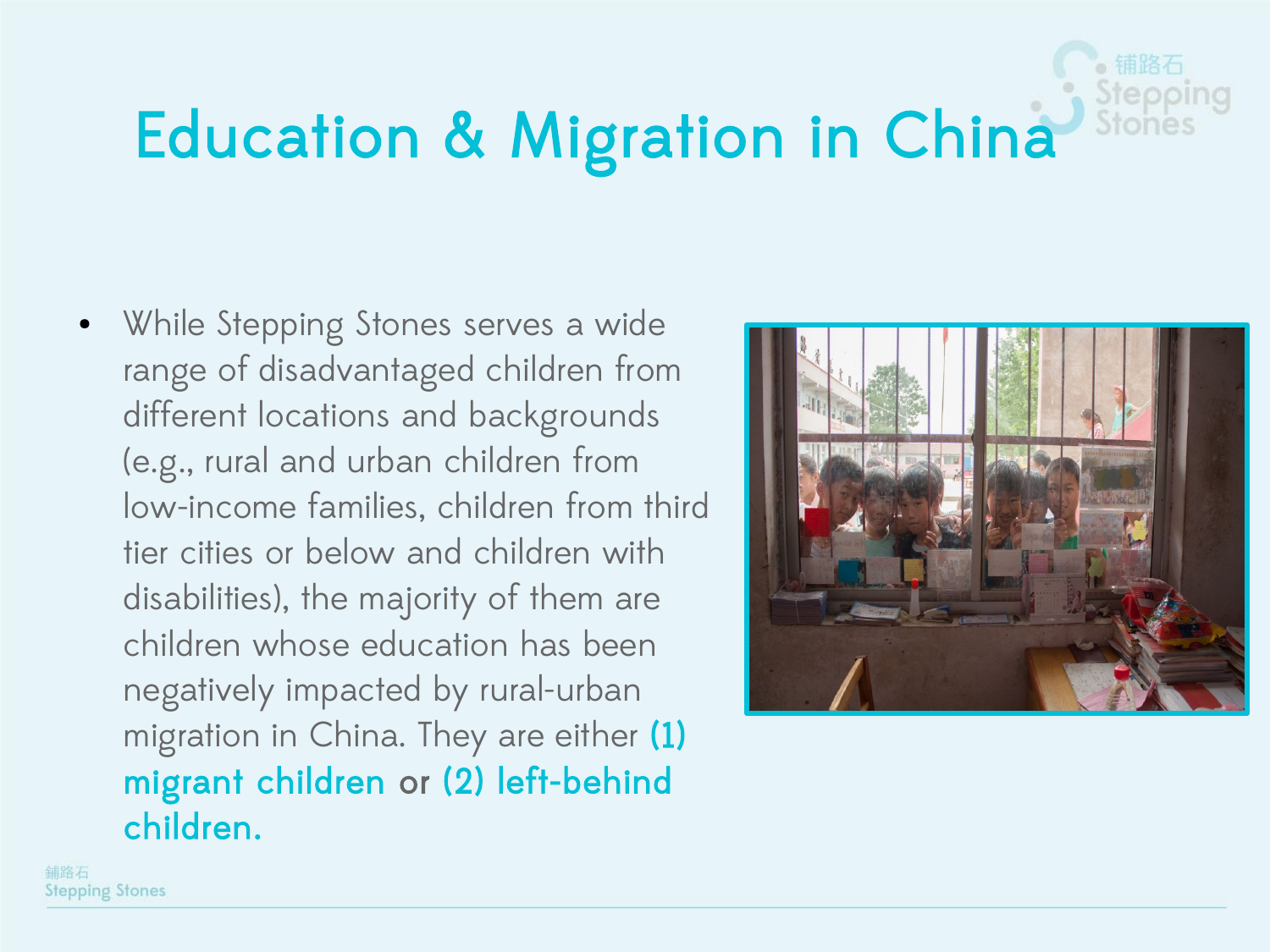### Migrant Children



#### Number of migrant children & youth in China (<18 yrs old)

- From Rural or Urban Areas: 34+ million
- From Rural Areas: 21<sup>+</sup> million

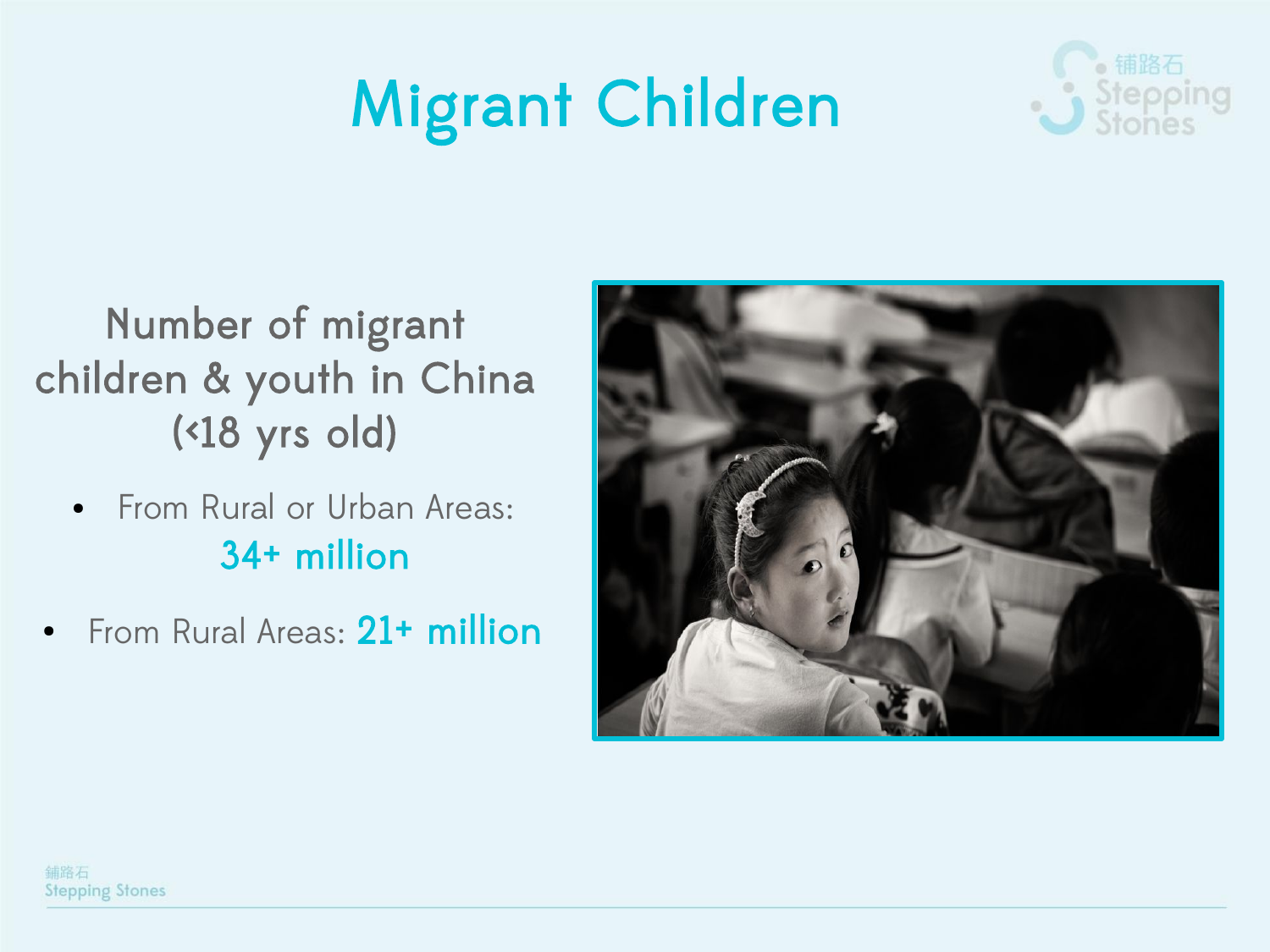### Migrant Children



#### Who are migrant children in China?

- They are the offspring of migrant workers who live with their parents in places other than where they have registered permanent residence.
- Although every migrant's story is unique, and some migrants have been very successful professionally and financially, most of them provide low-skilled labor for the construction, manufacturing and service industries.
- For many migrant children and youth, in addition to being born into a relatively lowincome family, they face systemic institutional barriers in destination cities, of which the hukou system is the underlying cause.

#### What is the "hukou" system?

- The hukou system is China's household registration system. It records and differentiates people on the basis of their place of origin. It also ties many social benefits to the location where your family is originally from.
- Despite ongoing reforms, the hukou system remains highly relevant to migrant children's education as it limits their access to local public schools in the destination cities, and channels many of them into lower quality schools designated for children of migrant workers (migrant schools). The hukou system also strictly restricts admission to academic high schools, which are not included in the compulsory education system in China.**Stepping Stones**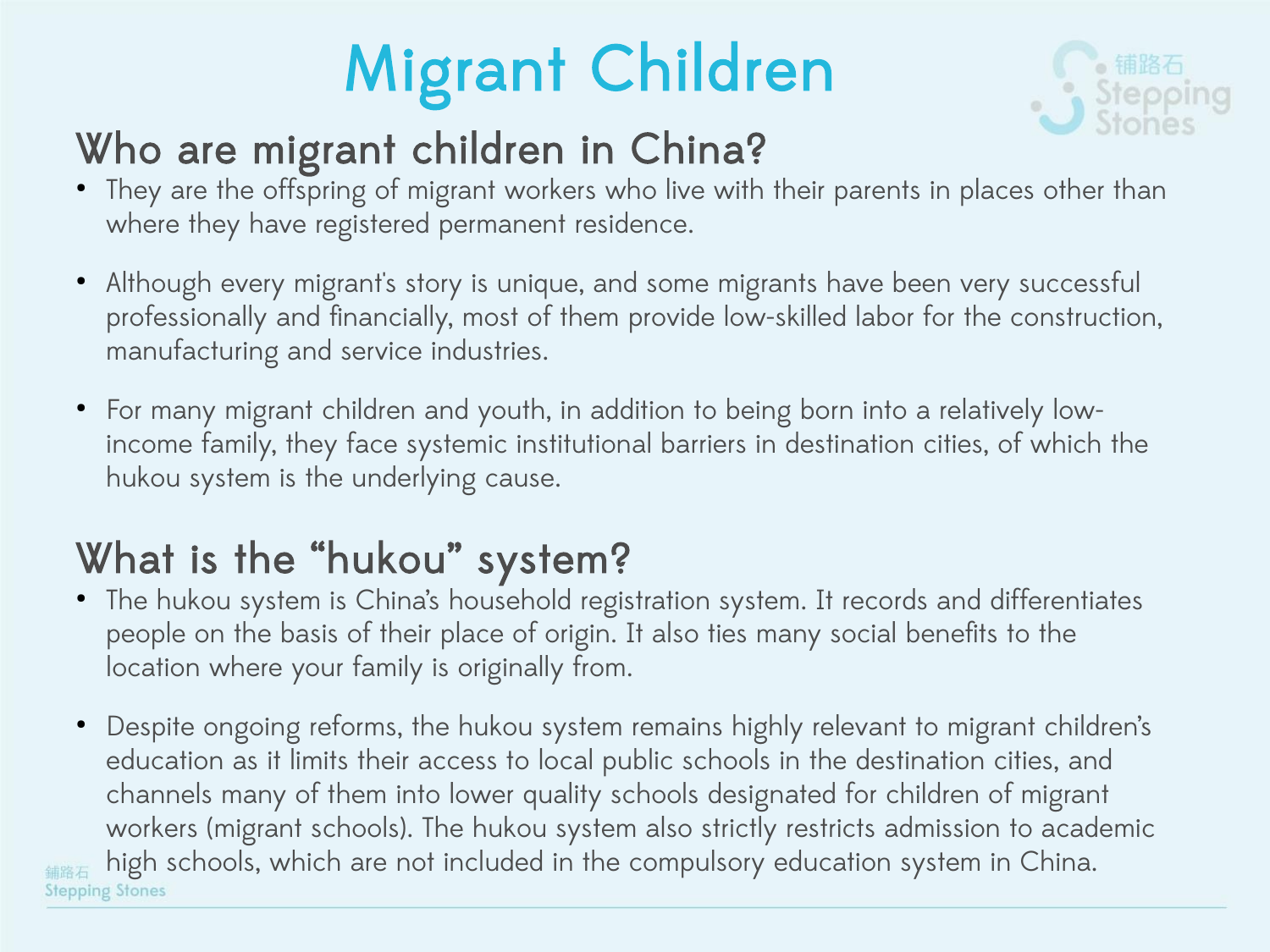### Migrant Children



#### Education for migrant children in China

鋪路石

**Stepping Stones** 

- While the situation varies greatly throughout Chinese cities and provinces, many migrant children and youth do not have access to regular public schools, even some of those whose families have achieved financial security, and are enrolled in private or public migrant schools, whose educational standards fall behind the urban public schools.
- Although the quality of schools for migrants has improved in recent years, especially in cities like Shanghai, research suggests that they are constantly outperformed by local public schools, due to lack of resources, higher class sizes and less qualified and experienced teachers.
- Most of the schools for migrants still lack the facilities which are taken for granted in public schools, such as computers, projectors, sports equipment, etc.
- Other migrant children and youth are enrolled in public schools, but need extra help with their schoolwork, which many of their parents are unable to provide.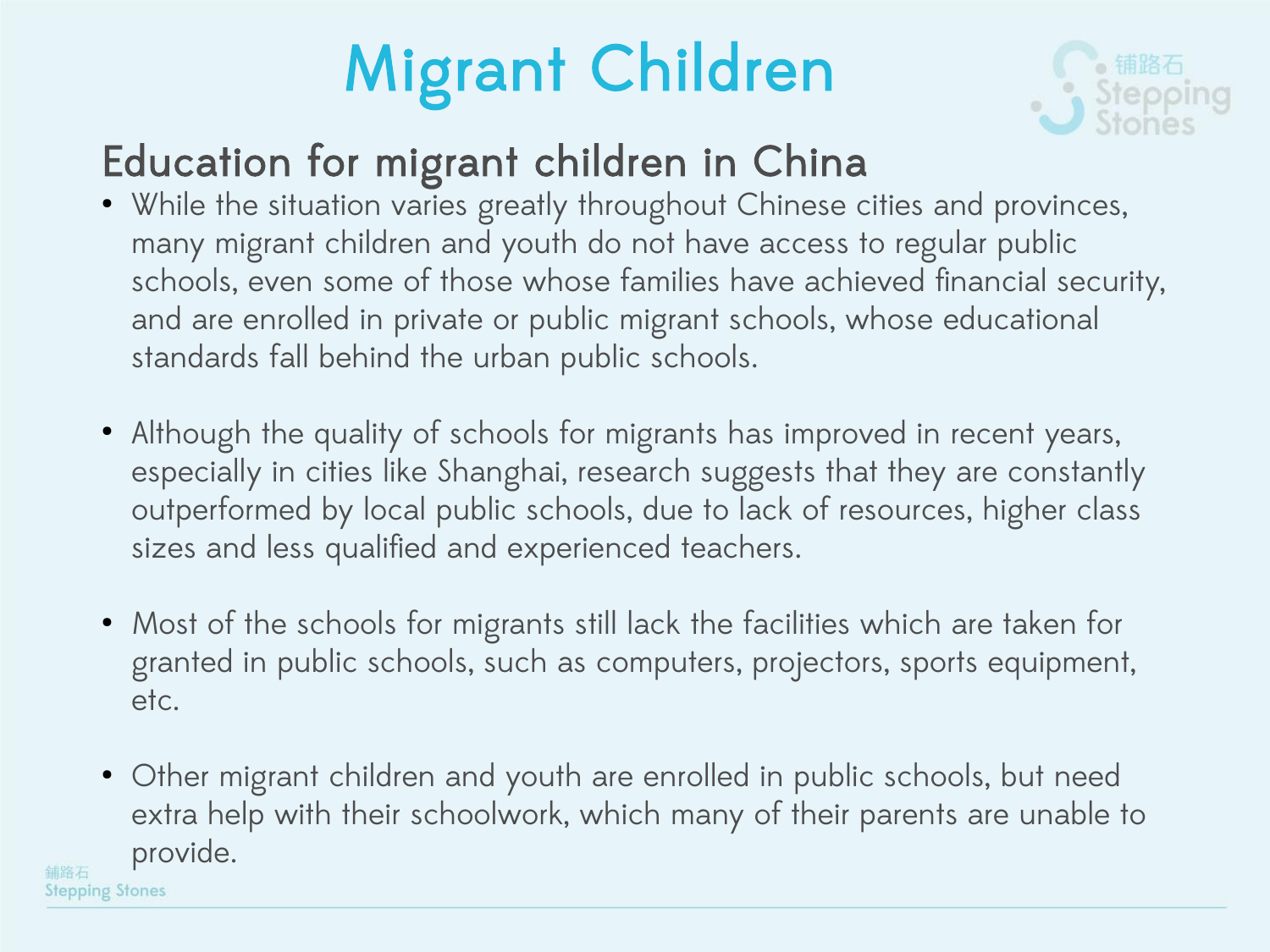#### Education for migrant children in Shanghai



| Prior to<br>2008 | • ~ 400,000 migrant children<br>· ~ 250 illegal migrant schools                                                                                                                                                                                                                                                                                                 |
|------------------|-----------------------------------------------------------------------------------------------------------------------------------------------------------------------------------------------------------------------------------------------------------------------------------------------------------------------------------------------------------------|
| Since 2010       | 9 years free basic education officially guaranteed to all<br>children                                                                                                                                                                                                                                                                                           |
| 2018-<br>2019    | • ~ 450,000 from rural and urban areas<br>. ~ 300,000 from rural areas<br>1. Primary School<br>• 75% in public schools<br>• 25% in 84 migrant schools<br>- Receive less funding than public schools<br>- Classes are often overcrowded<br>2. Middle School (places only for top students)<br>• 100% in public schools<br>3. Almost no senior high school places |

鋪路 Step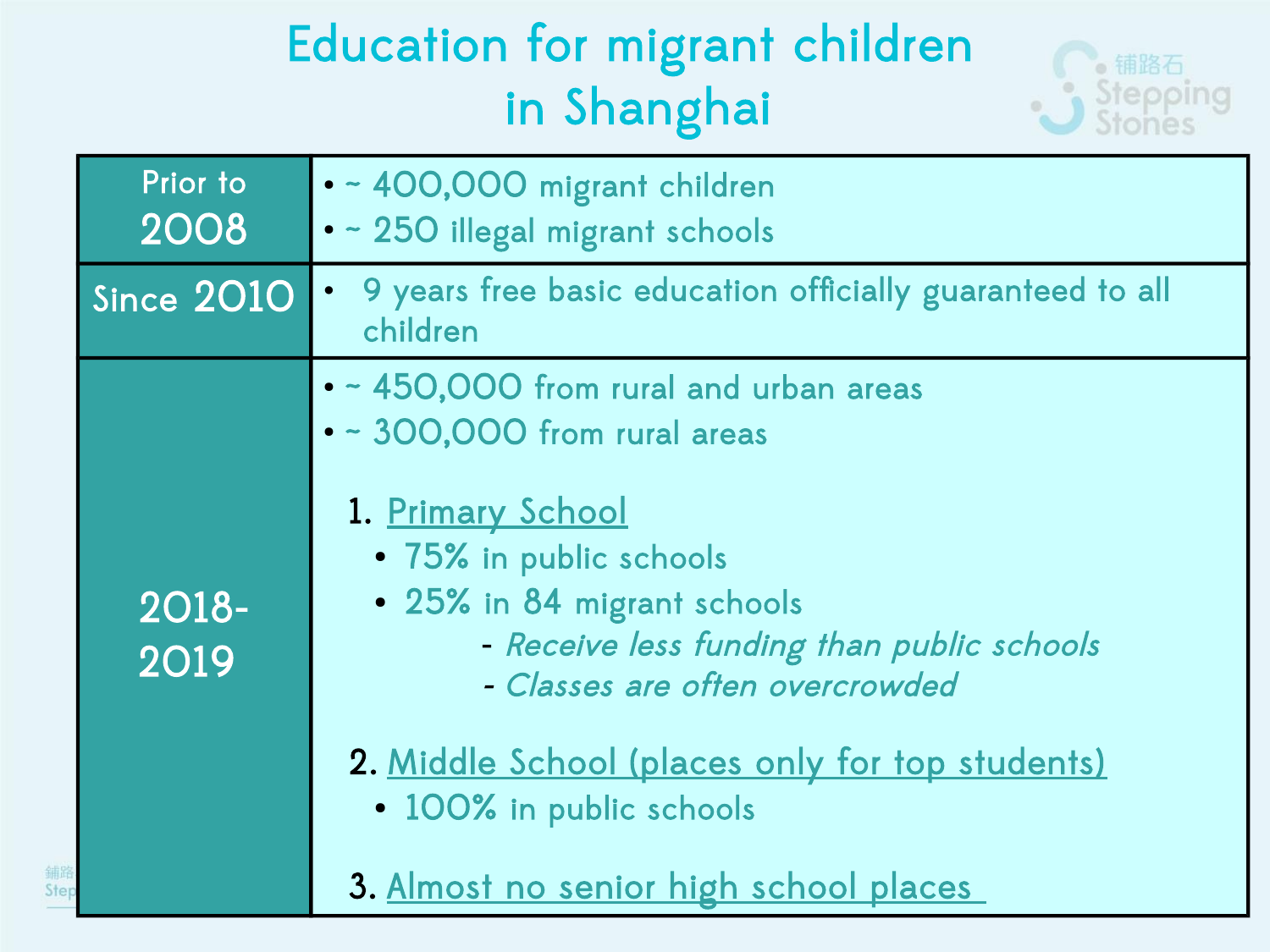### Left-behind Children



Number of left-behind children in China (<18 yrs old)

Living with one or no parent

- Rural & Urban: 69<sup>+</sup> million
- Rural: 40<sup>+</sup> million

#### Living with no parent

- Rural & Urban: 32+ million
- Rural: 20<sup>+</sup> million

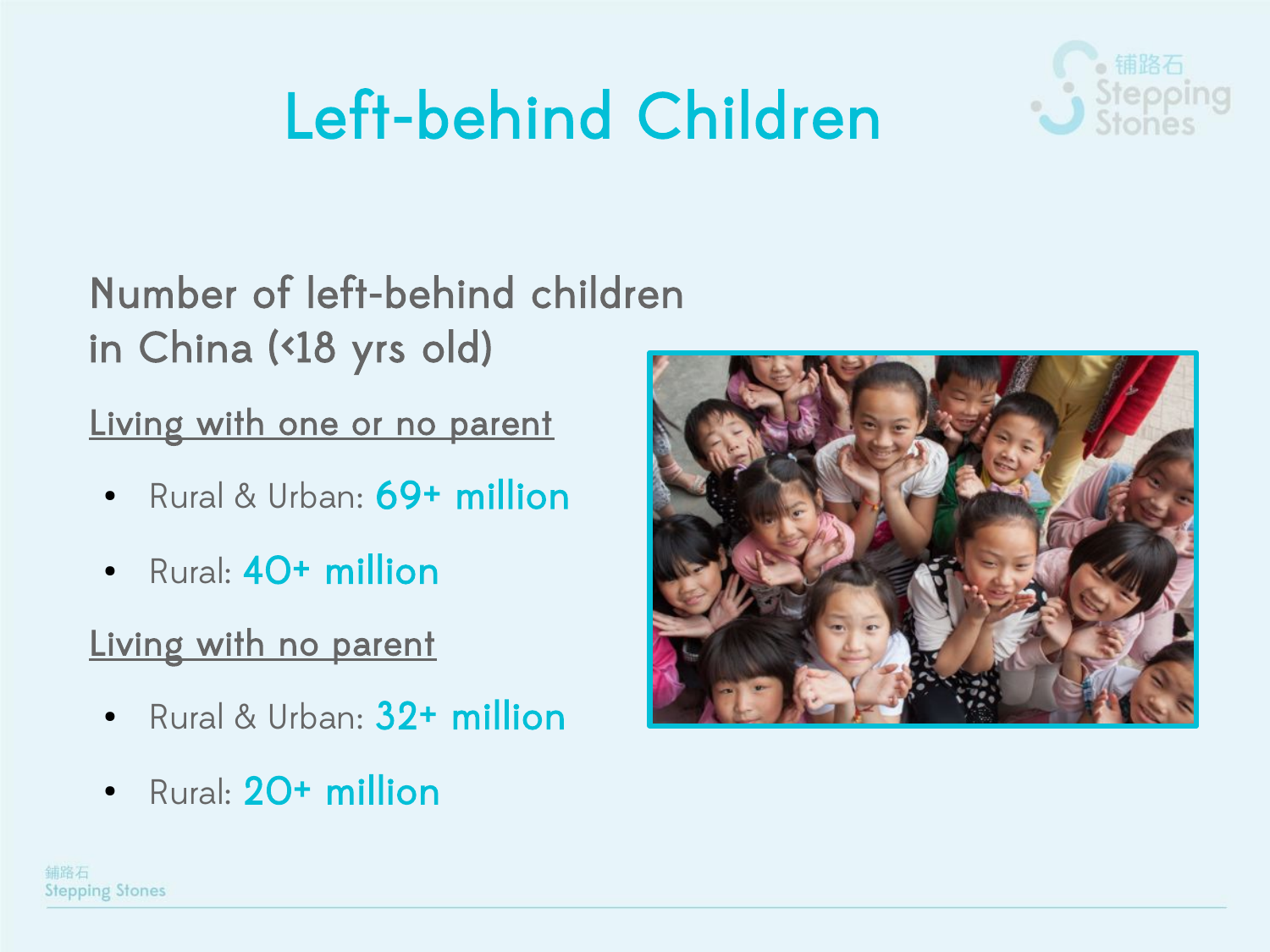### Left-behind Children



#### Who are left-behind children in China?

• They are the offspring of migrant workers who are unable to go with their parents to the cities. They are left behind by one or both parents, and many of them or living with other family members or in boarding schools. Many of them see their parents only once per year during the Chinese New Year holiday.



#### Education for left-behind children and youth in China

● They are arguably the most disadvantaged of Stepping Stones' beneficiaries. Most of them attend either local rural schools or boarding schools, whose educational standards fall strongly behind the urban schools in China.

鋪路石 **Stepping Stones**